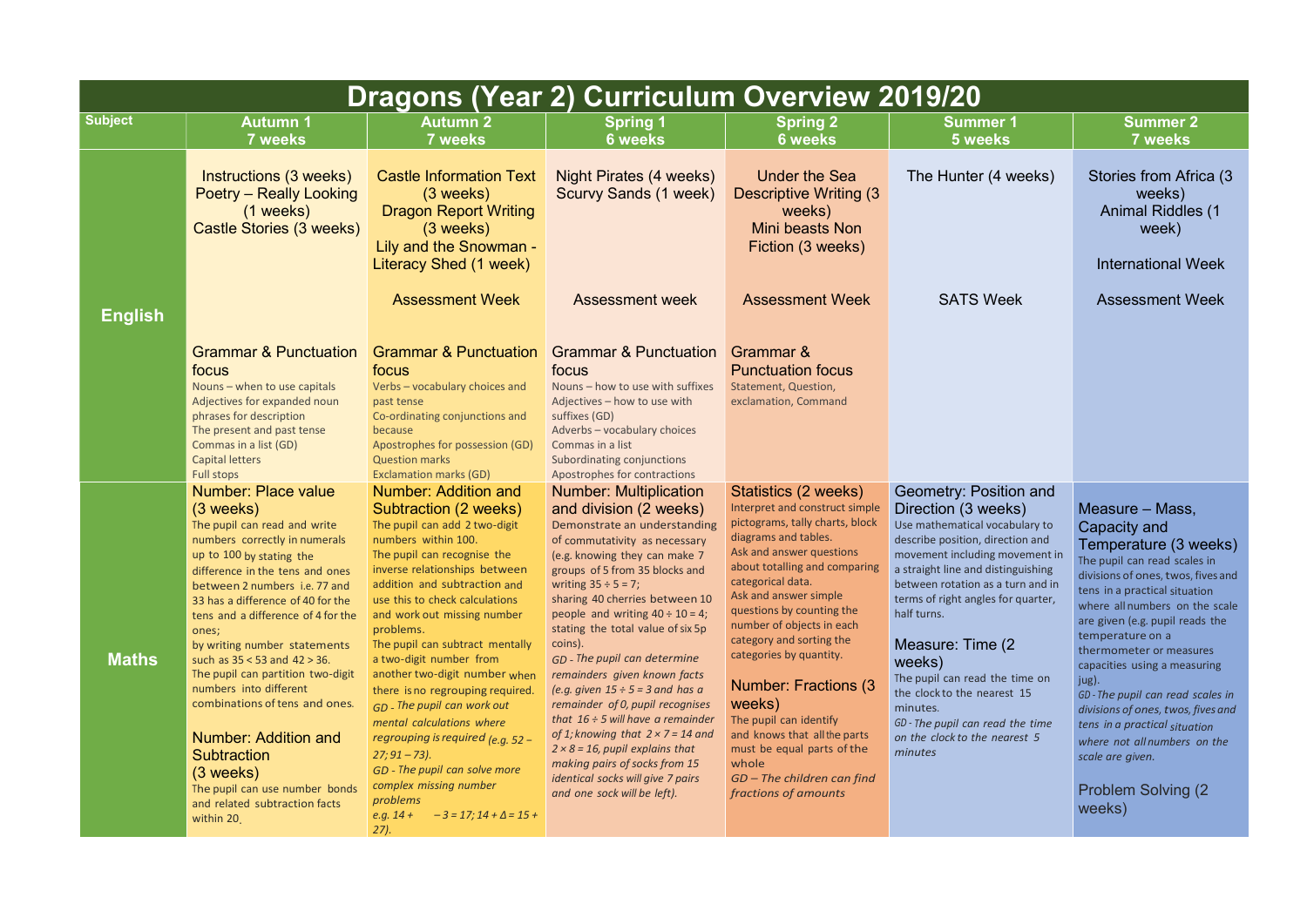|                | The pupil can add and subtract a<br>two-digit number and ones and<br>a two-digit number and tens<br>where no regrouping is required<br>$(e.g. 23 + 5; 46 + 20).$<br>The pupil can recall doubles and<br>halves to 20. | GD-The pupil can reason about<br>addition (e.g. pupil can reason<br>that the sum of 3 odd numbers<br>will always be odd).<br><b>Measure: Money</b><br>$(2 \text{ weeks})$<br>The pupil can use different coins<br>to make the same amount (e.g.<br>pupil uses coins to make 50p in<br>different ways; pupil can work<br>out how many £2 coins are<br>needed to exchange for a £20<br>note).<br><b>Number: Multiplication</b><br>and Division (2 weeks)<br>The pupil can recall and use<br>multiplication and division facts<br>for the 2,5 and 10 times tables<br>and solve simple problems.<br>GD - The pupil can use<br>multiplication facts to make<br>deductions outside known<br>multiplication facts (e.g. a pupil<br>knows that multiples of 5 have<br>one digit of 0 or 5 and uses this<br>to reason that $18 \times 5$ cannot be<br>92 as it is not a multiple of 5).<br><b>Christmas Consolidation</b><br>$(1$ week) | Geometry: Property of<br>Shape (3 weeks)<br>The pupil can recognise and<br>name triangles, rectangles,<br>squares, circles from a group of<br>shapes or from pictures of the<br>2D shapes.<br>The pupil can describe<br>properties of 2-D and 3-D shapes<br>(e.g. the pupil describes a<br>triangle: it has 3 sides, 3 vertices<br>and 1 line of symmetry;<br>the pupil describes a pyramid: it<br>has 8 edges, 5 faces, 4 of which<br>are triangles and one is a square).<br>GD - The pupil can describe<br>similarities and differences of<br>shape properties (e.g. finds 2<br>different 2-D shapes that only<br>have one line of symmetry; that a<br>cube and a cuboid have the same<br>number of edges, faces and<br>vertices but can describe what is<br>different about them).<br>Measure: Length and<br>Height (1 week)<br>The pupil can read scales in<br>divisions of ones, twos, fives and<br>tens in a practical situation<br>where all numbers on the scale<br>are given (e.g. pupil reads the<br>temperature on a thermometer<br>or measures capacities using a<br>measuring jug).<br>GD-The pupil can read scales in<br>divisions of ones, twos, fives and<br>tens in a practical situation<br>where not all numbers on the<br>scale are given. | <b>Consolidation (1)</b><br>week) |                                                  |
|----------------|-----------------------------------------------------------------------------------------------------------------------------------------------------------------------------------------------------------------------|--------------------------------------------------------------------------------------------------------------------------------------------------------------------------------------------------------------------------------------------------------------------------------------------------------------------------------------------------------------------------------------------------------------------------------------------------------------------------------------------------------------------------------------------------------------------------------------------------------------------------------------------------------------------------------------------------------------------------------------------------------------------------------------------------------------------------------------------------------------------------------------------------------------------------------|----------------------------------------------------------------------------------------------------------------------------------------------------------------------------------------------------------------------------------------------------------------------------------------------------------------------------------------------------------------------------------------------------------------------------------------------------------------------------------------------------------------------------------------------------------------------------------------------------------------------------------------------------------------------------------------------------------------------------------------------------------------------------------------------------------------------------------------------------------------------------------------------------------------------------------------------------------------------------------------------------------------------------------------------------------------------------------------------------------------------------------------------------------------------------------------------------------------------------------------------------------------|-----------------------------------|--------------------------------------------------|
|                | <b>Animals including</b>                                                                                                                                                                                              | <b>Uses of Everyday</b>                                                                                                                                                                                                                                                                                                                                                                                                                                                                                                                                                                                                                                                                                                                                                                                                                                                                                                        | Living things and their habitats                                                                                                                                                                                                                                                                                                                                                                                                                                                                                                                                                                                                                                                                                                                                                                                                                                                                                                                                                                                                                                                                                                                                                                                                                               |                                   |                                                  |
| <b>Science</b> | <b>Humans</b><br>$NC$ – find out about and<br>describe the basic needs of<br>animals, including humans,<br>for survival (water, food and<br>air).                                                                     | <b>Materials</b><br>$NC$ – identify and compare<br>the suitability of a variety of<br>everyday materials,<br>including wood, metal,<br>plastic, glass, brick, rock,                                                                                                                                                                                                                                                                                                                                                                                                                                                                                                                                                                                                                                                                                                                                                            | NC - explore and compare the differences between<br>things that are living, dead, and things that have never<br>been alive.<br>NC - describe how animals obtain their food from plants<br>and other animals, using the idea of a simple food chain,<br>and identify and name different sources of food.<br>NC – identify that most living things live in habitats which<br>they are suited to and describe how different habitats                                                                                                                                                                                                                                                                                                                                                                                                                                                                                                                                                                                                                                                                                                                                                                                                                              |                                   | NC - observe a<br>NC - find out ar<br>a suitable |

## Investigations (2 weeks)

## **Plants**

NC - observe and describe how seeds and bulbs grow into mature plants NC - find out and describe how plants need water, light and a suitable temperature to grow and stay healthy.

## Working scientifically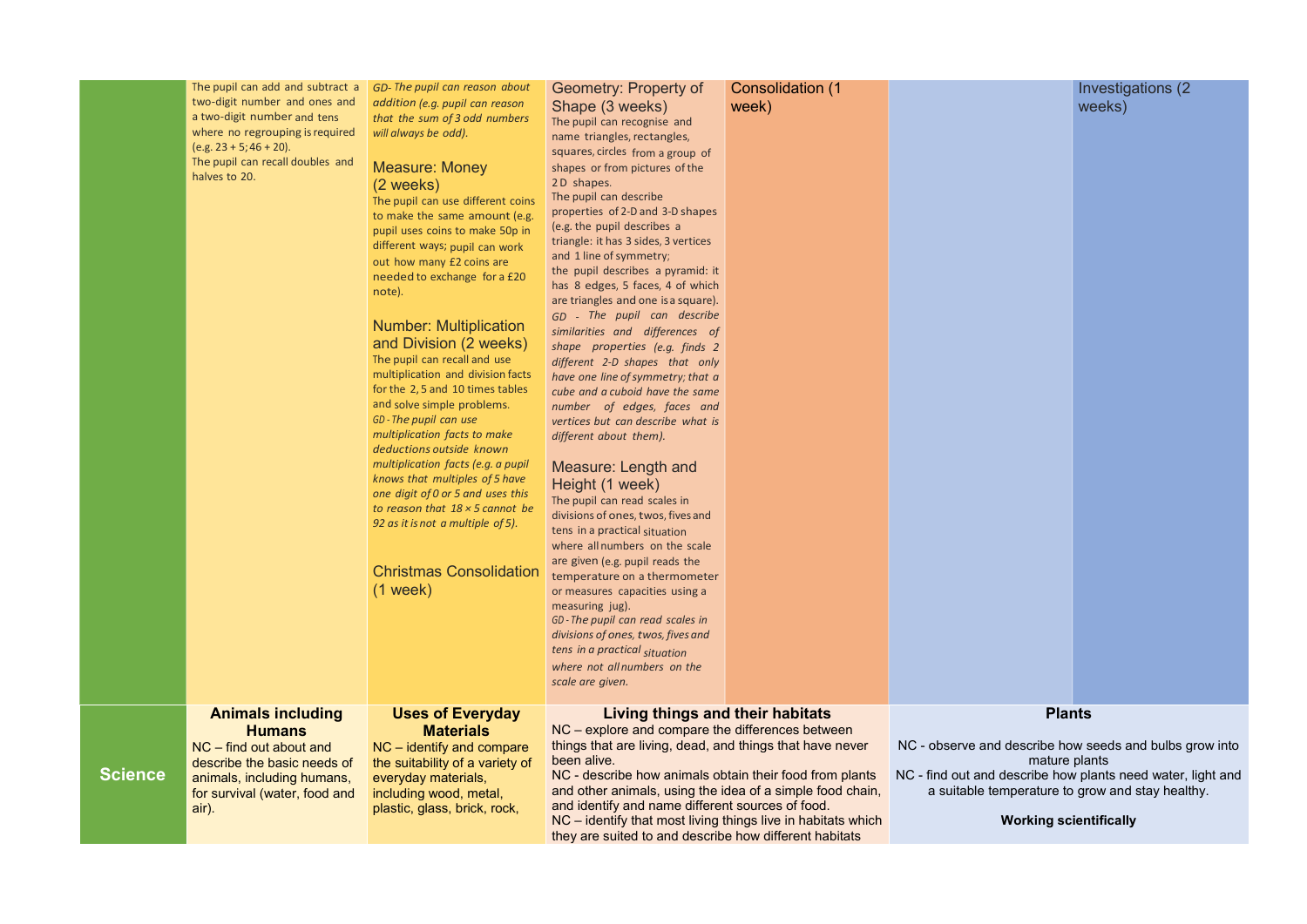|                  | $NC$ – Describe the<br>importance for humans of<br>exercise, eating the right<br>amounts of different types of shapes of solid objects<br>food, and hygiene.<br>$NC$ – notice that animals<br>including humans have<br>offspring which grow into<br>adults.<br><b>Working scientifically</b><br>NC - using their<br>observations and ideas to<br>suggest answers to<br>questions<br>NC - identifying and<br>classifying<br>NC - observing closely                                            | paper and cardboard for<br>particular uses.<br>$NC$ – find out how the<br>made from some materials<br>can be changed by<br>squashing, bending, twisting<br>and stretching.<br><b>Working scientifically</b><br>NC - performing simple tests<br>NC - gathering and<br>recording data to help in<br>answering questions.<br>NC - identifying and<br>classifying | provide for the basic needs of the different kinds of<br>plants and animals.<br>NC - identify and name a variety of plants and animals in<br>their habitats, including microhabitats<br><b>Working scientifically</b><br>NC - asking simple questions and recognising that they<br>can be answered in different ways<br>NC - identifying and classifying                                                                                                                                                                                                                                                        |                  | NC - using their observations and ideas to suggest a<br>to questions<br>NC - asking simple questions and recognising that the<br>be answered in different ways<br>NC - observing closely, using simple equipment                                                                                                                                                                                                                                                                                                                                                                                                 |           |  |
|------------------|----------------------------------------------------------------------------------------------------------------------------------------------------------------------------------------------------------------------------------------------------------------------------------------------------------------------------------------------------------------------------------------------------------------------------------------------------------------------------------------------|---------------------------------------------------------------------------------------------------------------------------------------------------------------------------------------------------------------------------------------------------------------------------------------------------------------------------------------------------------------|-----------------------------------------------------------------------------------------------------------------------------------------------------------------------------------------------------------------------------------------------------------------------------------------------------------------------------------------------------------------------------------------------------------------------------------------------------------------------------------------------------------------------------------------------------------------------------------------------------------------|------------------|------------------------------------------------------------------------------------------------------------------------------------------------------------------------------------------------------------------------------------------------------------------------------------------------------------------------------------------------------------------------------------------------------------------------------------------------------------------------------------------------------------------------------------------------------------------------------------------------------------------|-----------|--|
| <b>Topic</b>     | <b>Castles, Knights and Dragons:</b><br>NC - find out about events beyond living memory that are<br>significant globally and nationally<br>NC - develop an awareness of the past and identify<br>changes in ways of life between different periods<br>NC - know the lives of significant individuals in the past<br>who have contributed to national and international<br>achievements, comparing aspects of life in different periods<br>by looking at Queen Elizabeth I and Queen Victoria |                                                                                                                                                                                                                                                                                                                                                               | <b>Pirates:</b><br>NC – use world maps, atlases and globes to identify the<br>world's seven continents and five oceans.<br>NC - name, locate and identify characteristics of the 4<br>countries and capital cities of the United Kingdom and<br>its surrounding seas<br>NC – use simple compass directions and locational and<br>directional language to describe the location of features<br>and routes on a map<br>NC – use aerial photographs and plan perspectives to<br>recognise landmarks and basic human and physical<br>features; devise a simple map; and use and construct<br>basic symbols in a key |                  | Africa - Go Wild!:<br>NC - Use world maps, atlases and globes to identify<br>continents and oceans<br>NC - Understand geographical similarities and differ<br>between the UK and a small non-European area.<br>NC – identify seasonal and daily weather patterns in<br>NC – compare hot and cold areas of the world<br>NC – use basic geographical vocabulary to refer to h<br>and physical features<br>NC - Changes within living memory.<br>NC - Significant historical events.<br>NC – the lives of significant individuals in the past wl<br>have contributed to national and international<br>achievements. |           |  |
| <b>Music</b>     | <b>Miss Cuin</b>                                                                                                                                                                                                                                                                                                                                                                                                                                                                             | <b>Miss Cuin</b>                                                                                                                                                                                                                                                                                                                                              | <b>Miss Cuin</b>                                                                                                                                                                                                                                                                                                                                                                                                                                                                                                                                                                                                | <b>Miss Cuin</b> | <b>Miss Cuin</b>                                                                                                                                                                                                                                                                                                                                                                                                                                                                                                                                                                                                 | Miss Cuin |  |
| <b>Computing</b> | <b>Computer Safety</b><br>NC - Use technology safely and<br>respectfully<br>NC - Identify where to go for<br>help and support                                                                                                                                                                                                                                                                                                                                                                | <b>Taking Photos</b><br>NC - use technology purposefully<br>to create, organise, store,<br>manipulate and retrieve digital<br>content                                                                                                                                                                                                                         | <b>Research</b><br>NC - recognise common uses of information technology beyond<br>school<br>NC - Use technology safely and respectfully                                                                                                                                                                                                                                                                                                                                                                                                                                                                         |                  | <b>Combining text and graphics</b><br>PPT and word docs about different topics.<br>NC - Use technology purposefully to create, organise, sto<br>manipulate and retrieve digital content.                                                                                                                                                                                                                                                                                                                                                                                                                         |           |  |

observations and ideas to suggest answers

ple questions and recognising that they can different ways  $\log$  -  $\frac{1}{2}$  closely, using simple equipment

## $R$ ild!:

maps, atlases and globes to identify the  $c$ eans

PPT and word docs about different topics. nology purposefully to create, organise, store, ipulate and retrieve digital content.

NC – Understand geographical similarities and differences between the UK and a small non-European area.

NC – identify seasonal and daily weather patterns in the UK NC – compare hot and cold areas of the world

geographical vocabulary to refer to human tures

 $\mathfrak f$  significant individuals in the past who

### Combining text and graphics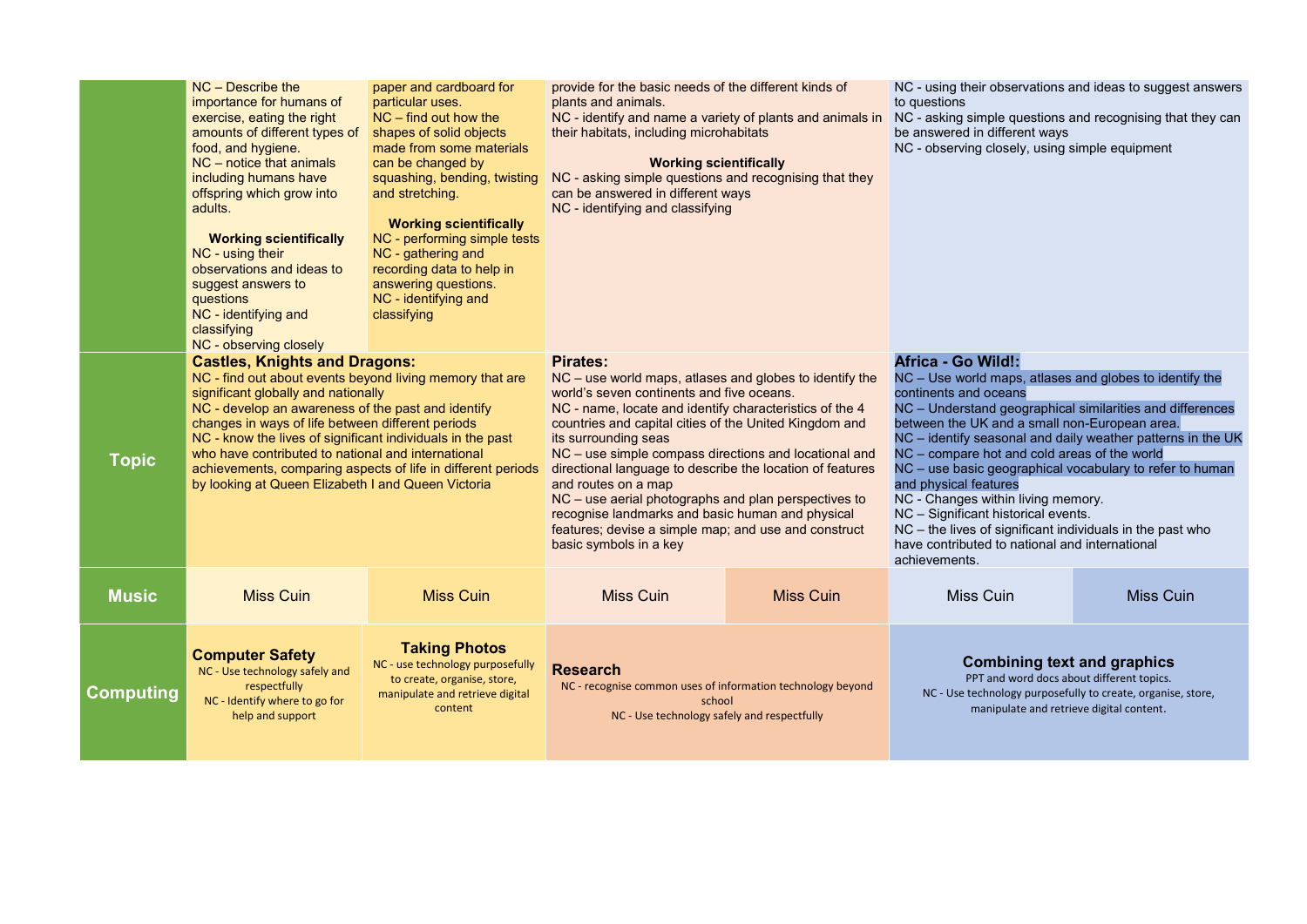**DT** Bag Footballs

## change

ieve I am?  $\mathsf{learn}$  from religious

 $mes:$ Judaism/ ent stories

 $\textsf{lls} \textsf{(\textsf{MM})}$  $\overline{\mathsf{S}(\mathsf{NS})}^\mathsf{T}$ 

Swimming Striking and Fielding **Games** 

## be me Relationships

| DT/Art      | <b>Art</b><br><b>Portraits including</b><br><b>Picasso, Hockney and</b><br><b>Cubism</b><br>NC - to use a range of<br>materials creatively to<br>design and make products<br>NC - to use drawing,<br>painting and sculpture to<br>develop and share their<br>ideas, experiences and<br>imagination<br>$NC$ – learn about the work of<br>a range of artists, craft<br>makers and designers,<br>describing the differences<br>and similarities between<br>different practices and<br>disciplines, and making links<br>to their own work. | DT (Food)<br><b>Medieval Banquet</b><br>$NC$ – Use the basic<br>principles of a healthy and<br>varied diet to prepare<br>dishes.<br>NC - Understand where<br>food comes from.                                                         | <b>DT</b><br><b>Build and test a Boat</b><br>NC - design purposeful,<br>functional, appealing<br>products for themselves and<br>other users based on design<br>criteria<br>NC - evaluate their ideas<br>and products against design<br>criteria<br>NC - select from and use a<br>range of tools and<br>equipment to perform<br>practical tasks<br>NC - select from and use a<br>wide range of materials and<br>components, including<br>construction materials,<br>textiles and ingredients<br>NC - build structures,<br>exploring how they can be<br>made stronger, stiffer and<br>more stable | <b>Art</b><br><b>Under the Sea</b><br>$NC$ – use a range of<br>materials creatively to<br>design and make<br>products<br>NC - Develop a wide<br>range of art and design<br>techniques in using<br>colour, pattern, texture,<br>line, shape, form and<br>space | <b>DT</b><br><b>Habitat B</b><br>NC - design pu<br>functional, ap<br>products for then<br>other users base<br>criteria<br>NC - select from<br>range of tools and<br>to perform praction<br>example, cutting<br>joining and fi<br>NC - select from<br>wide range of ma<br>components,<br>construction n<br>textiles and ing<br>according t<br>characteri |
|-------------|----------------------------------------------------------------------------------------------------------------------------------------------------------------------------------------------------------------------------------------------------------------------------------------------------------------------------------------------------------------------------------------------------------------------------------------------------------------------------------------------------------------------------------------|---------------------------------------------------------------------------------------------------------------------------------------------------------------------------------------------------------------------------------------|-------------------------------------------------------------------------------------------------------------------------------------------------------------------------------------------------------------------------------------------------------------------------------------------------------------------------------------------------------------------------------------------------------------------------------------------------------------------------------------------------------------------------------------------------------------------------------------------------|---------------------------------------------------------------------------------------------------------------------------------------------------------------------------------------------------------------------------------------------------------------|---------------------------------------------------------------------------------------------------------------------------------------------------------------------------------------------------------------------------------------------------------------------------------------------------------------------------------------------------------|
| R.E.        | Who should you<br>follow?<br>What can I learn from<br>stories from religious<br>traditions?<br>Why do people follow<br>religious leaders and<br>teachings?<br><b>Faith(s)/Themes:</b><br><b>Christianity/Moses/Old</b><br><b>Testament</b>                                                                                                                                                                                                                                                                                             | <b>Should you wear</b><br>religious symbols?<br>Are symbols better than<br>words at expressing<br>religious beliefs?<br>Who do I believe I am?<br><b>Faith(s)/Themes:</b><br><b>Christianity/Judaism/</b><br><b>Symbols/Christmas</b> | Is it important to<br>celebrate the New<br>Year?<br>Are religious<br>celebrations important<br>to people?<br><b>Is God important to</b><br>everyone?<br><b>Faith(s)/Themes:</b><br><b>Christianity/Judaism/</b><br><b>New Year/Rosh</b><br><b>Hashanah</b>                                                                                                                                                                                                                                                                                                                                      | <b>Is Easter important</b><br>for the Church?<br>Why do people<br>celebrate Easter?<br>Are religious<br>celebrations important<br>to people?<br><b>Faith(s)/Themes:</b><br><b>Christianity/Easter/H</b><br>oly Week                                           | <b>Can stories ch</b><br>people?<br>Who do I belie<br>What can I lear<br>stories from rel<br>traditions?<br>Faith(s)/Them<br><b>Christianity/Ju</b><br><b>Old Testamen</b>                                                                                                                                                                              |
| <b>PE</b>   | <b>Cricket (Outside Coach)</b><br><b>Movement and Dance</b><br>(NS)                                                                                                                                                                                                                                                                                                                                                                                                                                                                    | Multi Skills (MM)<br><b>Country Dancing (NS)</b>                                                                                                                                                                                      | <b>Gymnastics (MM)</b><br><b>Badminton (NS)</b>                                                                                                                                                                                                                                                                                                                                                                                                                                                                                                                                                 | Gymnastics (MM)<br><b>Defence and Attack</b><br>Games (NS)                                                                                                                                                                                                    | <b>Ball Skills</b><br><b>Athletics</b>                                                                                                                                                                                                                                                                                                                  |
| <b>PHSE</b> | <b>Growth Mind-set</b>                                                                                                                                                                                                                                                                                                                                                                                                                                                                                                                 | <b>British Values</b>                                                                                                                                                                                                                 | <b>Getting on and falling</b><br>out                                                                                                                                                                                                                                                                                                                                                                                                                                                                                                                                                            | <b>Going for Goals</b>                                                                                                                                                                                                                                        | Good to b                                                                                                                                                                                                                                                                                                                                               |

## **Boxes**

purposeful, appealing emselves and sed on design eria om and use a and equipment

 $ctical$  tasks [for ing, shaping, I finishing]  $om$  and use a materials and s, including n materials,  $ing$ redients,  $\frac{3}{5}$  to their eristics

## ART Animal Prints

NC – use a range of materials creatively to design and make products NC - Develop a wide range of art and design techniques in using colour, pattern, texture, line, shape, form and space

How should you spend the weekend? Does it feel special to belong? Are symbols better than words at expressing religious beliefs? Faith(s)/Themes: Judaism/Shabbat